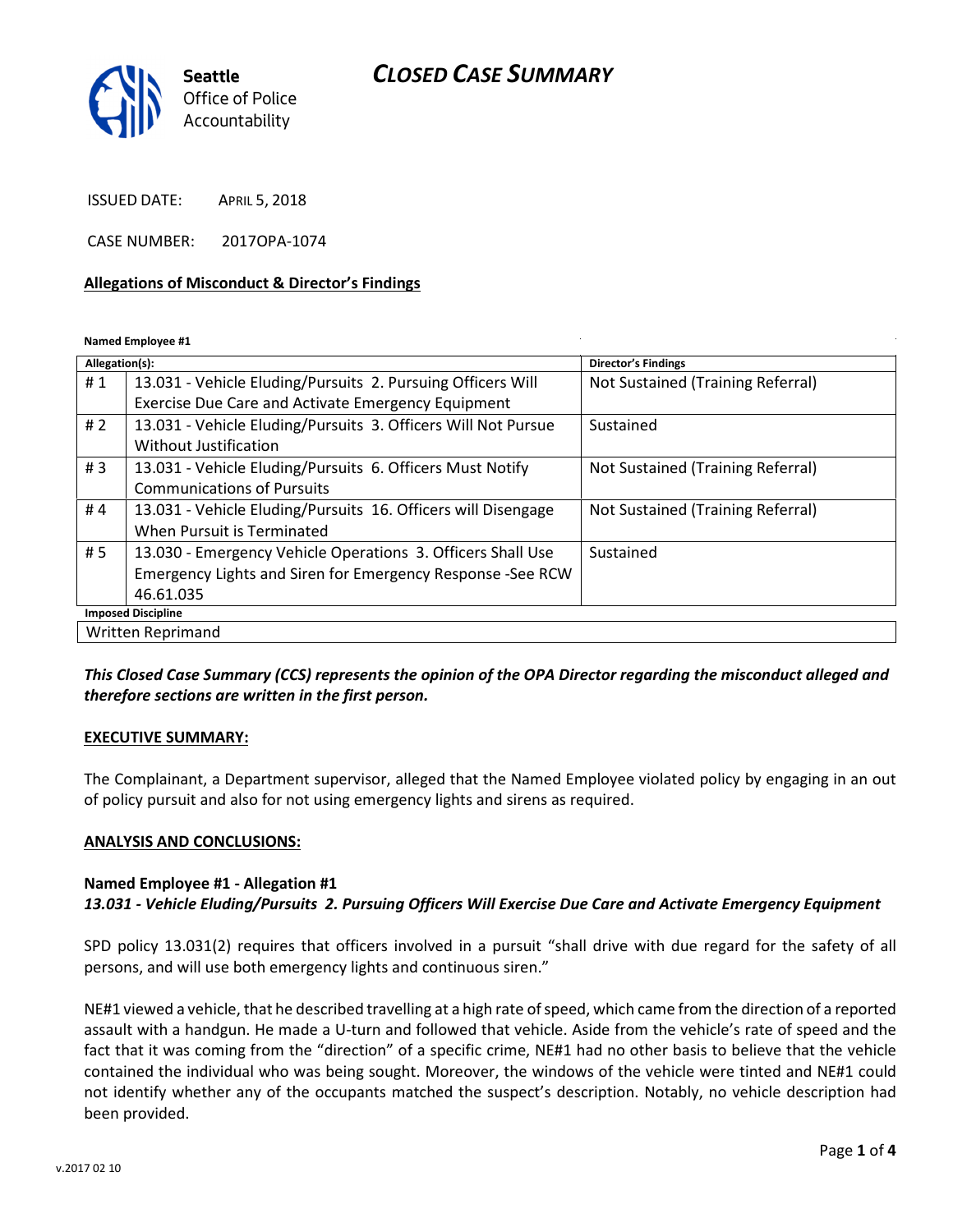



OPA CASE NUMBER: 2017OPA-1074

Once NE#1 began to follow the vehicle, it increased speed and drove away from him. He also increased his driving speed in an attempt to catch up to the vehicle. NE#1 crossed over the median, drove at speeds higher than the posted speed limit, and pulled through a stop sign without stopping while chasing the subject vehicle. He further drove into an oncoming lane of traffic. All of this occurred prior to him turning on his patrol vehicle's emergency equipment. After turning on his emergency equipment, which occurred shortly after he pulled into the oncoming lane, he continued to pursue the subject vehicle, including driving through stop signs and intersections, driving at a high rate of speed, and driving across the median and at times crossing into other lanes of traffic.

Technically, under this version of the pursuit policy (which has since been updated), NE#1 was not in a pursuit until he turned on his emergency lights and siren. As such, even though he was functionally involved in a pursuit prior to that time, his failure to drive with his lights and siren on did not violate this section of the policy. This is the case even though I find that his failure to turn on his patrol vehicle's emergency equipment caused his driving to be unsafe to the other vehicles and pedestrians (a number of whom could be seen on NE#1's In-Car Video) around him. This conduct is instead captured by SPD Policy 13.030-POL-3, which is discussed below.

I note that under the new version of this policy, NE#1 would have been engaged in a pursuit at the moment he began driving after the subject vehicle and the subject vehicle accelerated away. As such, his conduct here would have violated the revised policy.

While I do not believe that this allegation should be sustained against NE#1, I recommend that he receive a Training Referral.

• Training Referral: NE#1 should receive training as to the elements of the revised pursuit policy. This training can be performed by his chain of command. NE#1 should be informed that his conduct in this case would have been in violation of the new policy. He should be counseled to learn the elements of the new policy and to conduct himself consistent with that policy going forward. This training and associated counseling should be memorialized in PAS entry.

Recommended Finding: Not Sustained (Training Referral)

### Named Employee #1 - Allegation #2 13.031 - Vehicle Eluding/Pursuits 3. Officers Will Not Pursue Without Justification

SPD policy 13.031 governs pursuits by SPD employees. The policy defines a pursuit as "when an officer, operating an authorized police vehicle with emergency lights and siren activated, proceeds in an effort to keep pace with and/or immediately apprehend an eluding driver." (SPD Policy 13.031-POL-1.) Eluding is defined as when a driver is given a signal to stop and after a reasonable amount of time to permit the compliance with the signal to stop, the driver either increases speed, takes evasive actions or refuses to stop. (Id.)

The policy states that an officer may not engage in a pursuit without justification. (SPD Policy 13.031-POL-3.) The policy further mandates that "[o]fficers will not pursue solely for any of the following: Traffic violations/Civil infractions; Misdemeanors; Gross misdemeanors; Property crimes; the act of eluding alone." (Id.)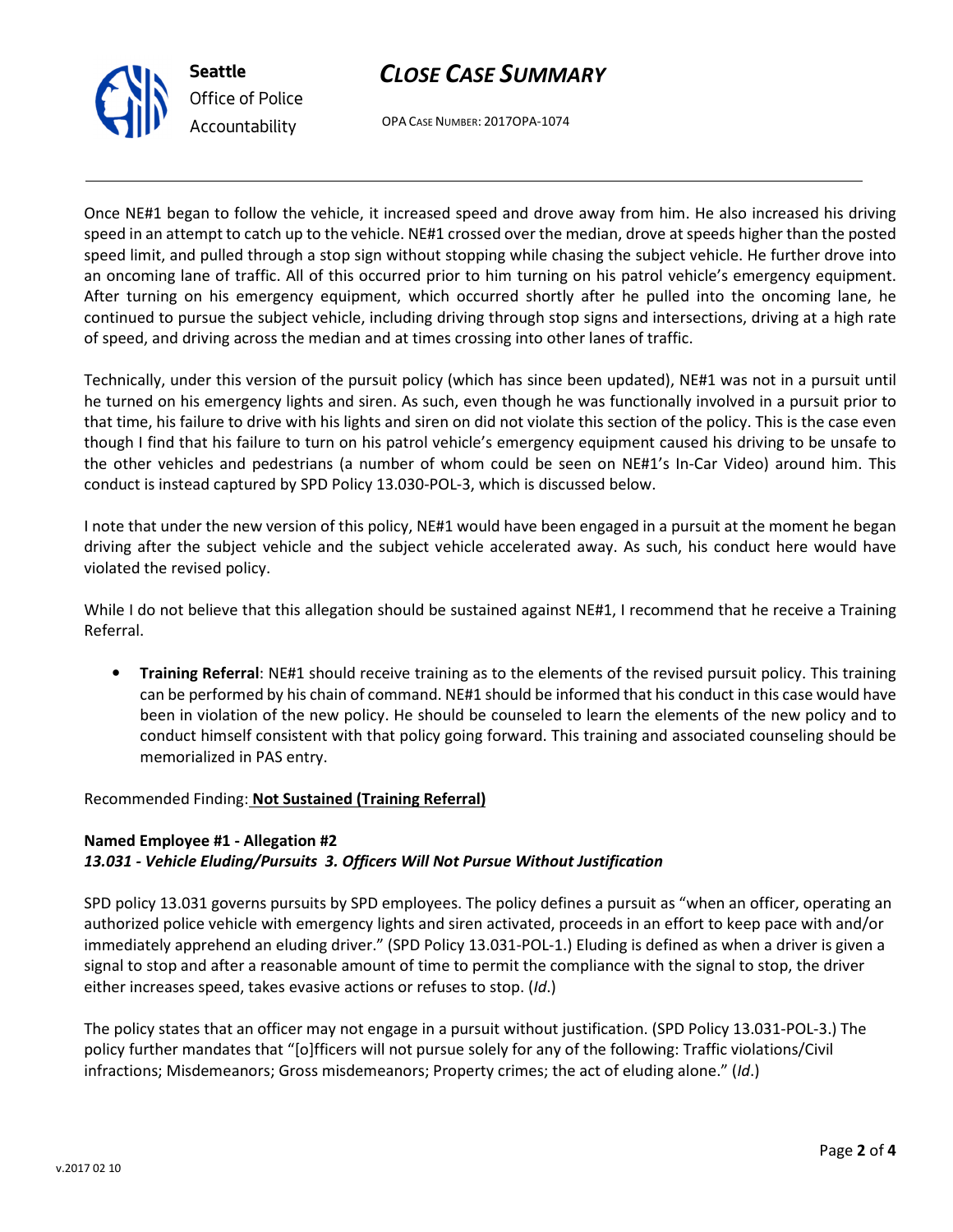



OPA CASE NUMBER: 2017OPA-1074

Based on my review of the ICV, NE#1 was engaged in a pursuit. When he initiated the pursuit, he believed that the subject vehicle possibly contained the suspect; however, aside from the fact that it drove at what NE#1 identified as a high rate of speed and travelled from the vicinity of the alleged criminal activity, there was no evidence connecting this vehicle to the crime. Notably, NE#1 did not have a vehicle description and because of the subject vehicle's tinted windows could not identify the occupants and determine whether any occupant matched the suspect's description. Accordingly, NE#1 engaged in a pursuit based on conjecture. Moreover, the basis for his ongoing pursuit was the fact that the vehicle was eluding him and was in traffic violation. For these reasons, this pursuit was not justified and was in violation of policy.

As such, I recommend that this allegation be Sustained.

## Recommended Finding: Sustained

## Named Employee #1 - Allegation #3 13.031 - Vehicle Eluding/Pursuits 6. Officers Must Notify Communications of Pursuits

SPD Policy 13.031-POL-6 requires that the primary unit immediately advise the Communications Unit when initiating a pursuit. The policy further sets forth the details that the primary officer must provide, including the reason, location and direction, description of the subject and vehicle, speed, and traffic conditions. (SPD Policy 13.031-POL-6.)

Immediately before he initiated the pursuit, NE#1 went over the radio and stated the following: "I got a car, leaving at a high rate of speed from the area. Black Cadillac, tinted windows, couldn't see the driver, on…North bound 15 from 61." NE#1 then gave an update as to the direction of travel of the vehicle and then stated that he was "lighting it up." NE#1 gave three additional updates as to the location of travel prior to the order to terminate.

From a review of these statements, it is debatable that NE#1 gave a reason for the pursuit. Moreover, even if he did, it was an improper reason under SPD policy for initiating the pursuit. He further failed to provide any update to Communications of the traffic conditions and to provide ongoing updates as to his and the subject vehicle's speed. While I find that NE#1's radio transmissions fell below what was expected by the policy, I do not deem it necessary to sustain this finding. Instead, I recommend that NE#1 receive a Training Referral.

• Training Referral: NE#1 should receive additional training from his chain of command concerning the Department's expectations as to what information he will convey to the Communications Unit when initiating and engaging in a pursuit. NE#1 should be counseled that, unlike in this case, he should clearly communicate the legitimate reason for the pursuit, information concerning vehicle and pedestrian traffic conditions, and ongoing updates on the speed of his and the subject vehicle. This training and associated counseling should be memorialized in a PAS entry.

## Recommended Finding: Not Sustained (Training Referral)